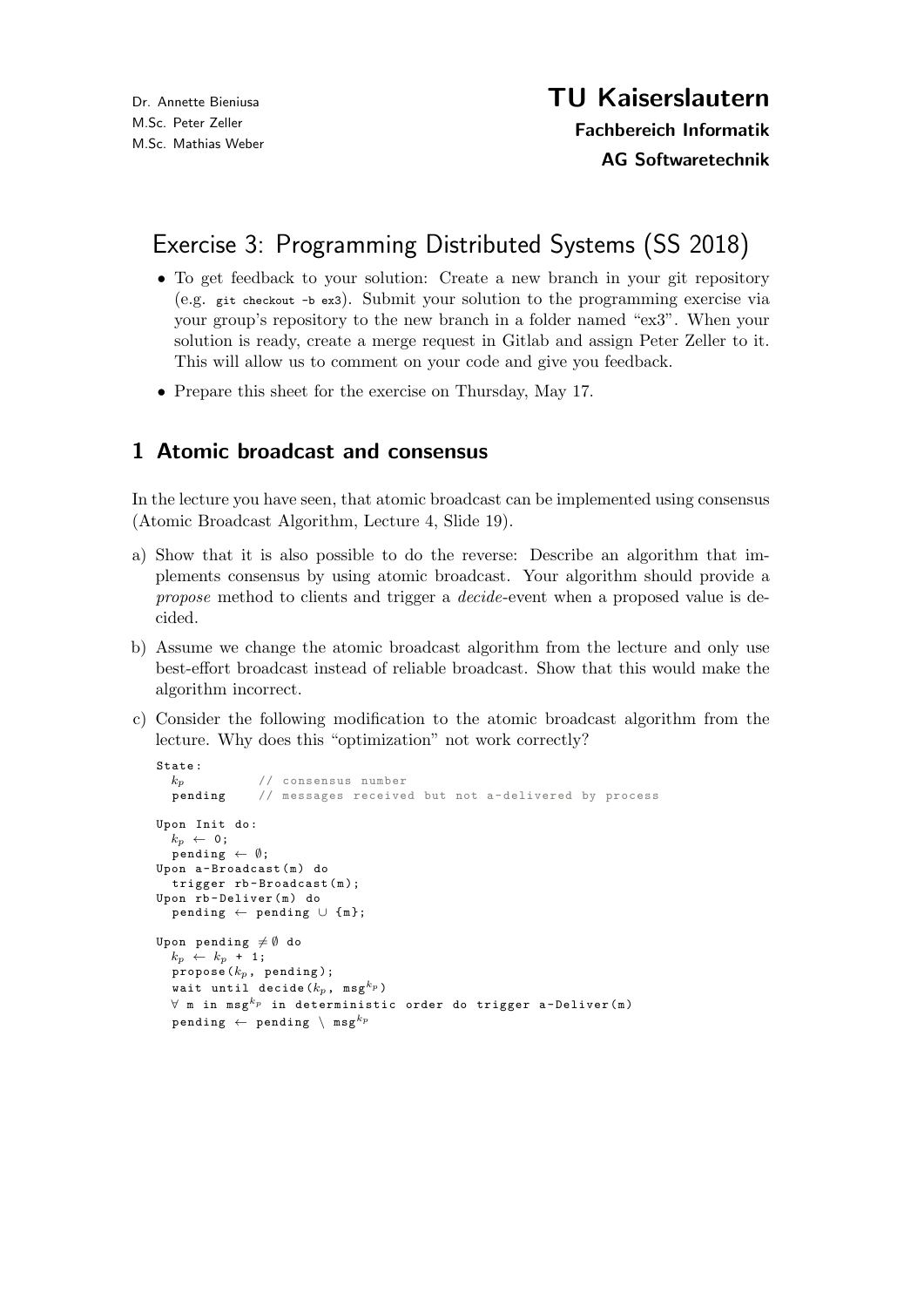## 2 Optimizing causal broadcast

The causal broadcast algorithm from the lecture, which you implemented for the last exercise sheet, reuses the reliable broadcast algorithm. This is a nice and modular solution, however it has some performance issues:

- Without crashes, the number of messages sent by our reliable broadcast implementation is  $N^2$  if N is the number of processes.
- The reliable broadcast algorithm keeps a set, which grows with every delivered message.

Design an optimized algorithm, which does not have these performance issues.

You don't have to implement your optimized version of the algorithm. However, if you do implement it, be aware that the tests we provided for the last exercise sheet were specific for that algorithm and might not work for algorithms that use a different strategy.

## 3 Practical exercise: state machine replication

In this exercise you will implement an online gambling service "Repbet", where users can bet money on the outcome of certain events.

Since gamblers can get pretty angry, when their favorite game is not available, we want to use replication for high availability. We also want high consistency for dealing with money and aggressive gamblers and therefore will use replicated state machines with the Raft algorithm.

The template you can download for this task already contains the basic setup. Check the Readme file for instructions on building the project. The module repbet\_machine contains the implementation of the replicated state machine and stubs for the functions you need to implement to solve this task. The comments in this file explain how to use and adapt the replicated state machine. We use the library "ra"[1](#page-1-0) as Raft library.

Implement the following functions:

```
%% Creates a new user with the given Name , Mail , and Password .
%% Returns 'ok ' when the user was created and {error , name_taken } if the
%% user name is already taken .
create_user (Node, Name, Mail, Password) -> ...
%% Checks if there is a user with the given name and password combination
%% Returns ok if password matches and {error, authentication_failed} otherwise
check_{p} assword (Node, Username, Password) -> ...
%% Creates a new challenge with the given description that users can bet on.
%% Each challenge gets assigned a new unique id, which is returned
%% as {ok, ChallengeId}.
create_challenge (Node, Description) -> ...
%% Makes the given user bet on a given challenge .
%% Result is either true or false ( true if the user bets , that the challenge
%% turns out to be true , false otherwise )
%% Money is the amount of money the user bets on this challenge .
%% This amount is directly subtracted from the users balance .
%% Returns ok if betting was successful
%% Returns {error, amount_must_be_positive}, if Money is \leq 0%% Returns {error, invalid_user} or {error, invalid_challenge} if user
%% of challenge does not exist
%% Returns {error , insufficient_funds } if the users account balance is
```
<span id="page-1-0"></span><sup>&</sup>lt;sup>1</sup>Source code is available at  $\frac{https://github.com/rabbitmq/ra.}{}$  $\frac{https://github.com/rabbitmq/ra.}{}$  $\frac{https://github.com/rabbitmq/ra.}{}$  You can find some documentation at <https://rabbitmq.github.io/ra/>. The interesting parts are in the description of the ra and ra\_machine modules.